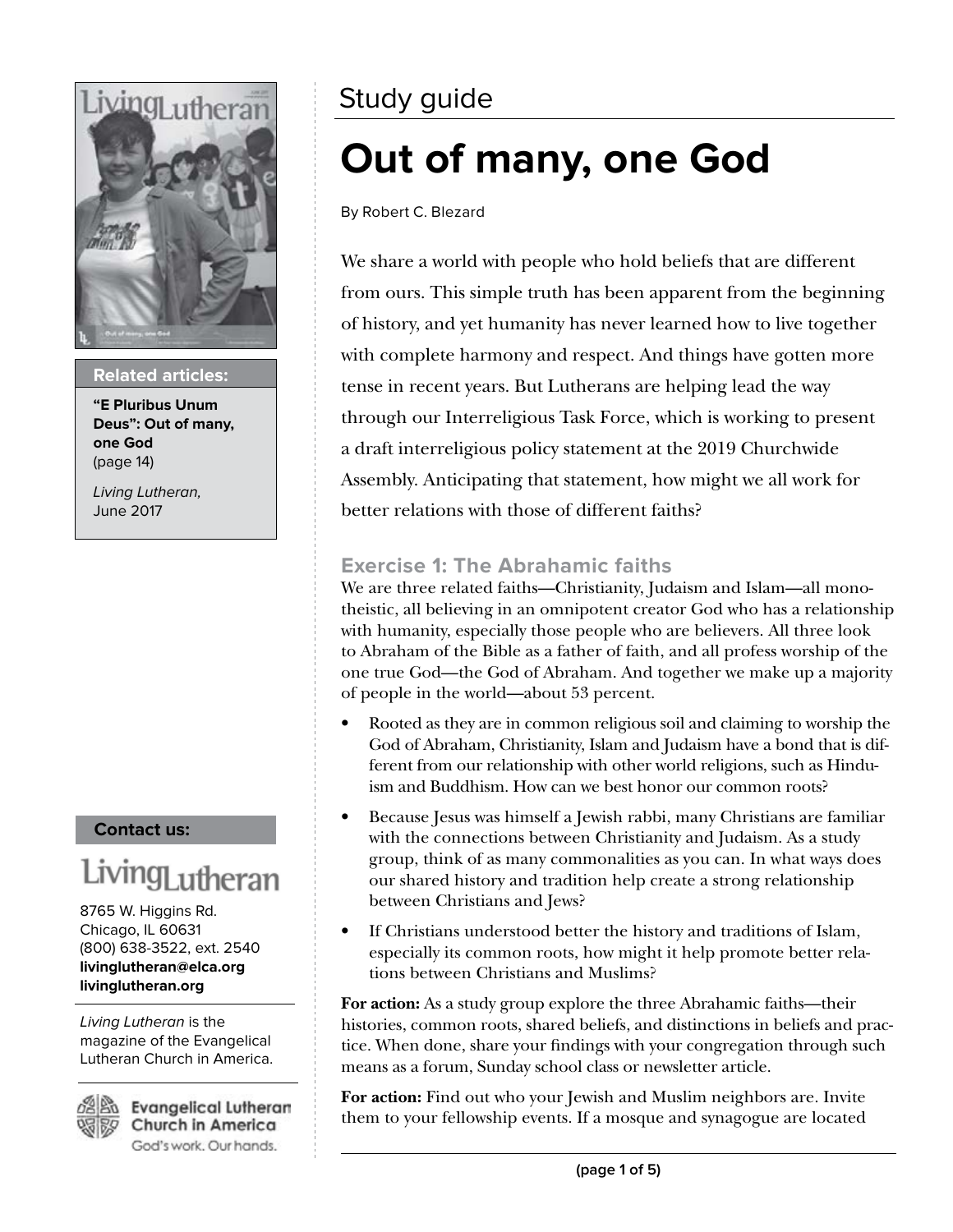# *iving* uthera

**Reprints:**

Permission is granted for individuals, small groups and congregations to reproduce this study guide for local use.

#### **Contact us:**

## Living<sub>Lutheran</sub>

8765 W. Higgins Rd. Chicago, IL 60631 (800) 638-3522, ext. 2540 **livinglutheran@elca.org livinglutheran.org**

Living Lutheran is the magazine of the Evangelical Lutheran Church in America.



**Evangelical Lutheran Church in America** God's work. Our hands.

## Study guide: **Out of many, one God**

#### continued

in your area, connect with them for dialogue, friendship, social events or community work. Invite a representative of those faiths to talk with your congregation about their beliefs.

#### **Exercise 2: The Golden Rule**

One of Jesus' most sweeping commands is expressed best in Matthew 7:12: "In everything do to others as you would have them do to you; for this is the law and the prophets." Jesus underscores the importance of this teaching by saying it is the essence of "the law and the prophets." In Judaism, the body of knowledge contained in the law and the prophets served to guide the lives of God's people. For something to be the essence of the law and the prophets, then, it would have been very important. (Jesus also makes the claim when identifying the two greatest commandments in Matthew 22:40.)

- Make a list of your ideas and answers to these questions: As a Christian, how would you like our faith to be viewed or understood by people of other faiths? How would you, personally, like to be treated by people of other faiths? Keep thinking until the list seems complete.
- Looking over the list, do those ideas describe how *Lutherans* view and treat people of other faiths? Does it describe how *Christians* understand and treat people of different faiths? Among Christian groups is there consistency on these matters? Why are there differences?
- Is it easy or hard to view and treat people of other faiths as you would want to be viewed and treated? Why?
- It's true that some Christians are not understood or treated well by members of other faiths. Does that mean we are free to ignore Jesus' command of Matthew 7:12? Why or why not?
- In its striving to live peaceably with those of other faiths and to promote mutual respect and trust, how is the ELCA helping to lead the way? How can we all do better? How can you, personally?

#### **Exercise 3: Love your enemies**

A shorter version of the Golden Rule appears in Luke 6:31: "Do to others as you would have them do to you." But the context of Luke's version provides an important nuance. Read Luke 6:27-36 and discuss.

- What insight do the passages from verses 27-30 provide about *whom*, exactly, are the "others" referred to in verse 31 that we ought to treat as ourselves? Why is this so hard? Is it human nature to act this way? Why or why not?
- What specific insights do verses 27-30 provide into *how* we should "do to others"? In what ways is this teaching counterintuitive to how we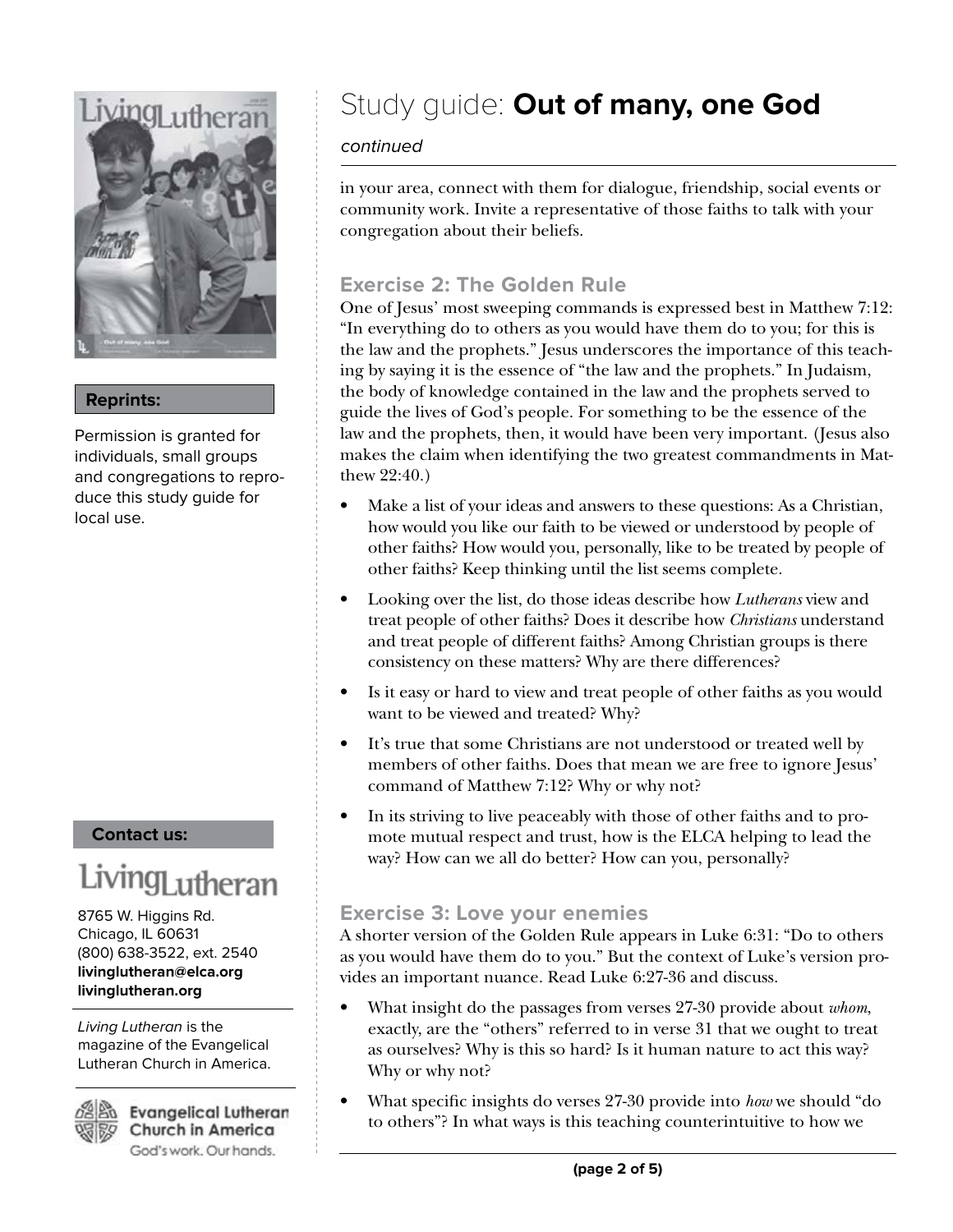

#### **Tell us:**

Do you find this guide helpful? Send comments and suggestions to **rcblezard@embarqmail.com**

#### **Contact us:**

## Living<sub>Lutheran</sub>

8765 W. Higgins Rd. Chicago, IL 60631 (800) 638-3522, ext. 2540 **livinglutheran@elca.org livinglutheran.org**

Living Lutheran is the magazine of the Evangelical Lutheran Church in America.

62 Bb

**Evangelical Lutheran** Church in America God's work. Our hands.

## Study guide: **Out of many, one God**

#### continued

think? How is this teaching contrary to what the world teaches and how the world thinks?

- Jesus goes on to explain his "do to others" teaching in verses 39-36. What do you make of his reasoning? Does he make a compelling case? Is he calling us to do the impossible?
- In the face of a world in which some Christians face prejudice, scorn, persecution and even martyrdom by some people of different faiths, how are we to follow Luke 6:31? How can you?
- Many Christians in the world face persecution and real threats of violence from people of other faiths. Does the Golden Rule mean that Christians should not defend themselves or take measures to keep themselves safe from harm? How can Christians balance the need to keep themselves safe and work to live free while at the same time obeying the command to love others as ourselves? In what ways can that be a tough needle to thread?
- Does God forgive us even when we fail to live perfectly?

#### **Exercise 4: Rising tide of hate**

In May 2017 an avowed white supremacist in Portland, Ore., reportedly stabbed three men, two of them fatally, who were trying to calm him down as he harassed two women he believed were Muslim. In recent months Jewish community centers and synagogues have been targets of graffiti and bomb threats, and several Jewish cemeteries have been vandalized. These are signs of a wave of anti-Islamic and anti-Jewish sentiment, says the Southern Poverty Law Center, which tracks incidents of intolerance and hatred. "2016 was an unprecedented year for hate," the center's senior fellow Mark Potok said in *USA Today*. "The country saw a resurgence of white nationalism that imperils the racial progress we've made."

- What evidence of hatred or intolerance, especially against Jews and Muslims, have you witnessed in your personal circles? In your community? In your state?
- When you hear of these things, what do you think? What do you feel? What are the factors fanning the flames of intolerance and hatred?
- As people who are commanded to love our neighbors as ourselves and be neighbor to all, how can we work together to promote tolerance and decency? Why is it important always to start, first, with our own heart? Why is it important to try?

#### **Exercise 5: Misinformation**

When it comes to understanding the Muslims who are our neighbors, our modern means of communication often does not help us. First, on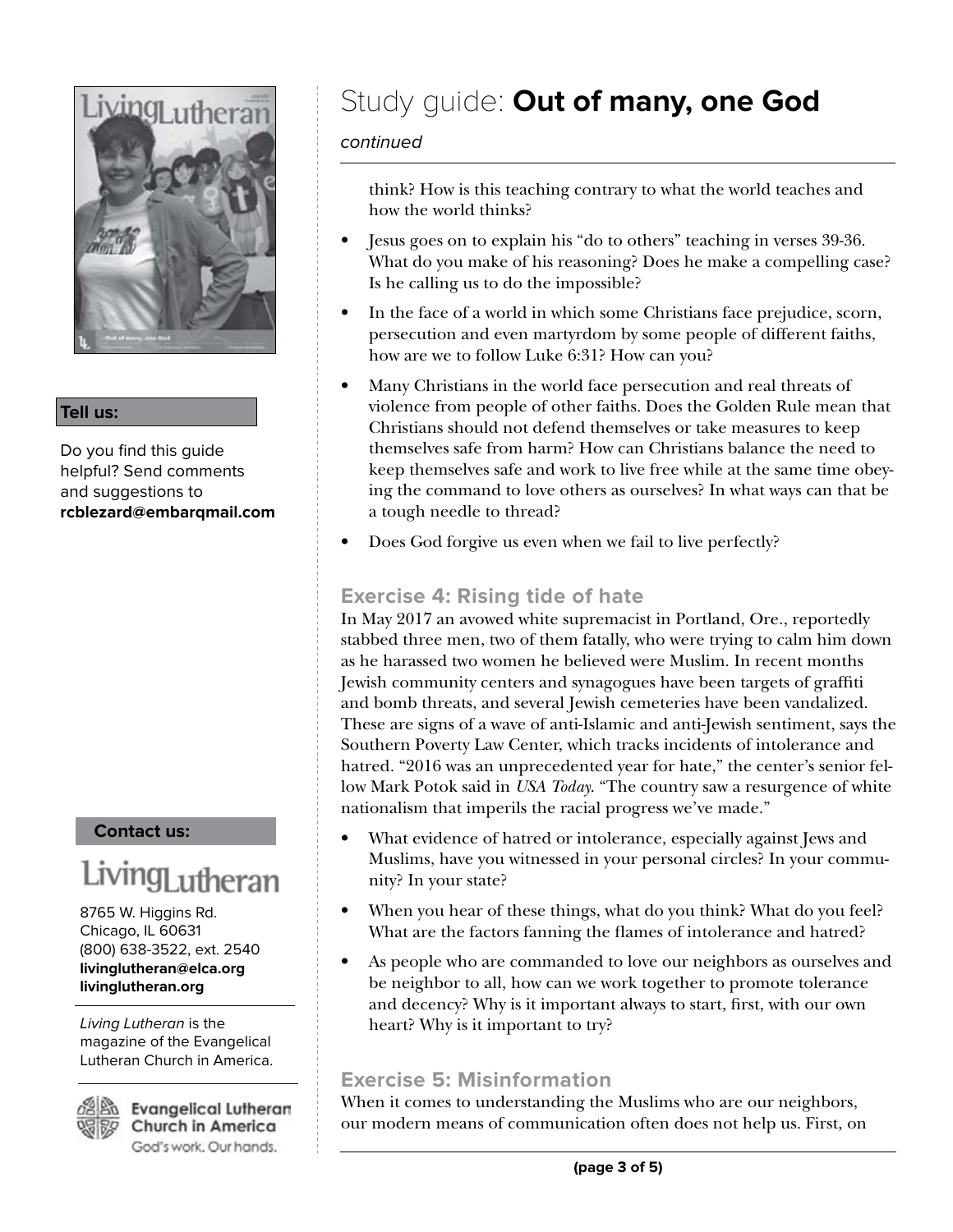

#### **Contact us:**

## .iving<sub>Lutherar</sub>

8765 W. Higgins Rd. Chicago, IL 60631 (800) 638-3522, ext. 2540 **livinglutheran@elca.org livinglutheran.org**

Living Lutheran is the magazine of the Evangelical Lutheran Church in America.



**Evangelical Lutheran** Church in America God's work. Our hands.

## Study guide: **Out of many, one God**

#### continued

respectable news outlets much of the coverage of the Islamic world centers on ISIS and terrorists around the world who represent a very small sliver of Muslims. This might give us a skewed view of that faith. More dangerous are the misinformation and "fake news" that is maliciously promoted by the slanted, special-interest media that is unbound by the principles of good journalism that are found on respectable news outlets. The result is a perfect storm for widespread misunderstanding about Islam.

- When you think of Muslims, what impressions, images and words come to mind? (Make a list.) Don't censor your thoughts … they are not good or bad … they are just part of the culture we live in. When the list is complete discuss: Where do these images come from? To what degree are they accurate? How do you know?
- How do you understand the distinction between Islam and radical Islam? How would you define or describe each of them? Do respectable news outlets do a good enough job distinguishing between the two? How could they do better? In what ways do the slanted, specialinterest media do their best to blur the distinction between the two, painting all Muslims with the same brush?
- Put the phrase "misinformation on Muslims" into an internet search engine and peruse the results. How would you characterize the information most people get about Islam? How much misinformation is out there, and why?
- How can you work, in your own life, to correct misinformation about Muslims? In your church? In your community? Why is it important to do so?

#### **Exercise 6: 'Who is my neighbor?'**

Because this question from Luke 10:29 has guided our denomination's work in understanding and shaping our relationship with the non-Christian world, a closer look at the context of that question may provide insights. Read Luke 10:25-37 and discuss:

- Who asks the question, "Who is my neighbor?" What do you know about him? Why is he concerned about the identity of his neighbor? Looking more broadly at the passage, what discussion has prompted the question of verse 29? And what question prompted *that* discussion? What was Jesus' answer to the lawyer's question of verse 25? So what's at stake in this whole passage?
- The familiar parable of the good Samaritan is Jesus' answer to his question, "Who is my neighbor?" What does it reveal? What made the good Samaritan a neighbor to the man beaten and robbed? What can we discern from the parable about who our neighbor is?
- In what ways can we be a good neighbor to our Muslim and Jewish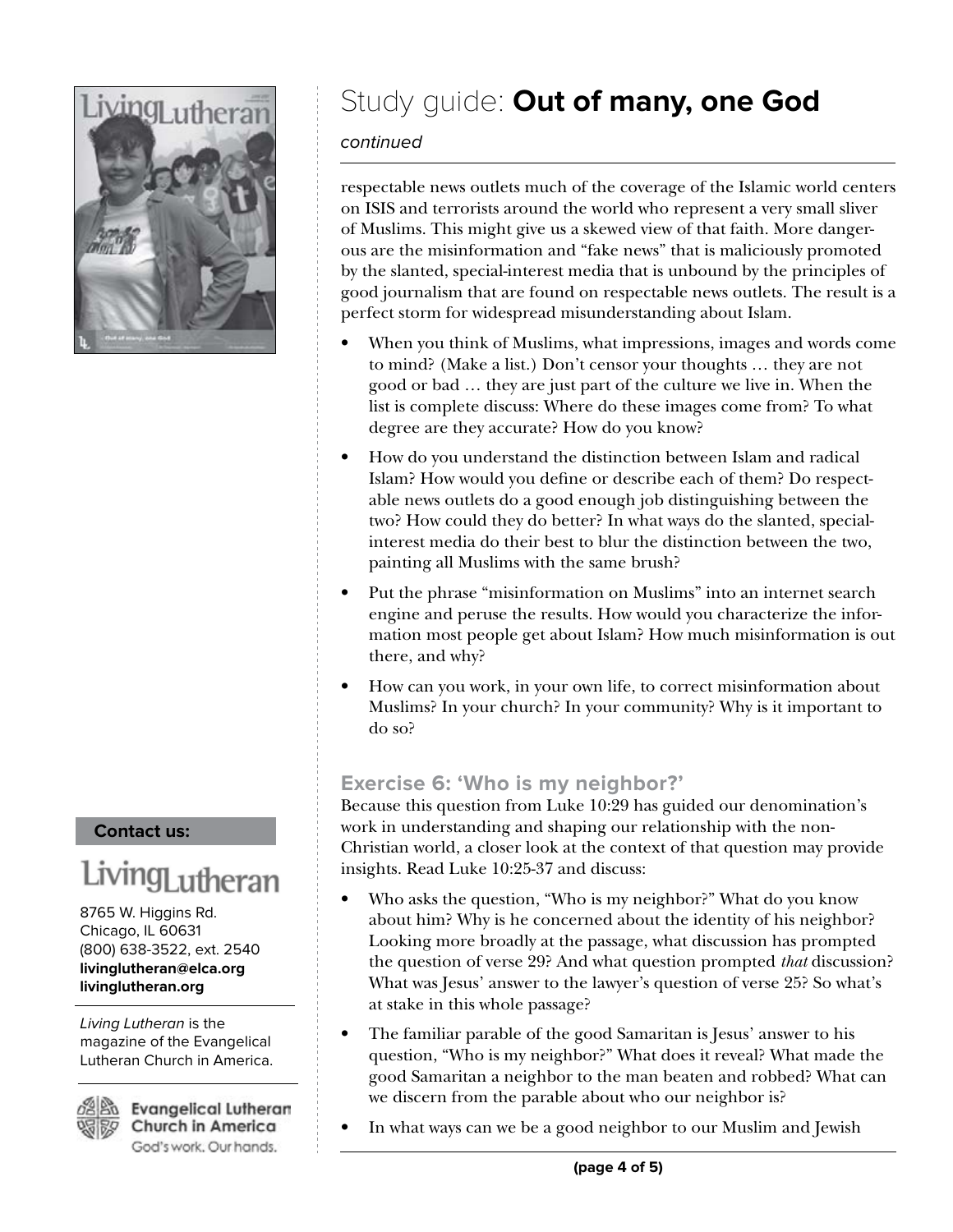

#### **About the study guide author:**



is an assistant to the bishop in the Lower Susquehanna Synod. He holds degrees

from Boston University School of Theology and the Lutheran Theological Seminary at Gettysburg (Pa).

#### **Contact us:**

## 1ngj <sub>11</sub>theran

8765 W. Higgins Rd. Chicago, IL 60631 (800) 638-3522, ext. 2540 **livinglutheran@elca.org livinglutheran.org**

Living Lutheran is the magazine of the Evangelical Lutheran Church in America.



**Evangelical Lutheran** Church in America God's work. Our hands.

## Study guide: **Out of many, one God**

continued

brothers and sisters who are facing prejudice and acts of hatred?

• What does verse 37 mean for us? Referring to verse 25, what was this parable about again?

#### **Discussion questions**

- How would you characterize the relations between Christians and Jews, and Christians and Muslims? Where are the tension spots, and why do they exist? How can we, as people of peace, work to help create better relations?
- Jesus taught, "Blessed are the peacemakers, for they will be called children of God" (Matthew 5:9). What does it mean to be a peacemaker in the sometimes-tense arena of religious interaction?
- What do you think about Judaism and Islam? How do you feel about those religions and why? What are your sources of information about those faiths? Are the sources trustworthy, and do they present a full and balanced picture of the two? Do you have any friends who are Muslim or Jewish? If so, how have those friendships helped you understand the faiths better? If not, why not? How might you and your congregation engage people of other faiths to give you a fuller understanding of them?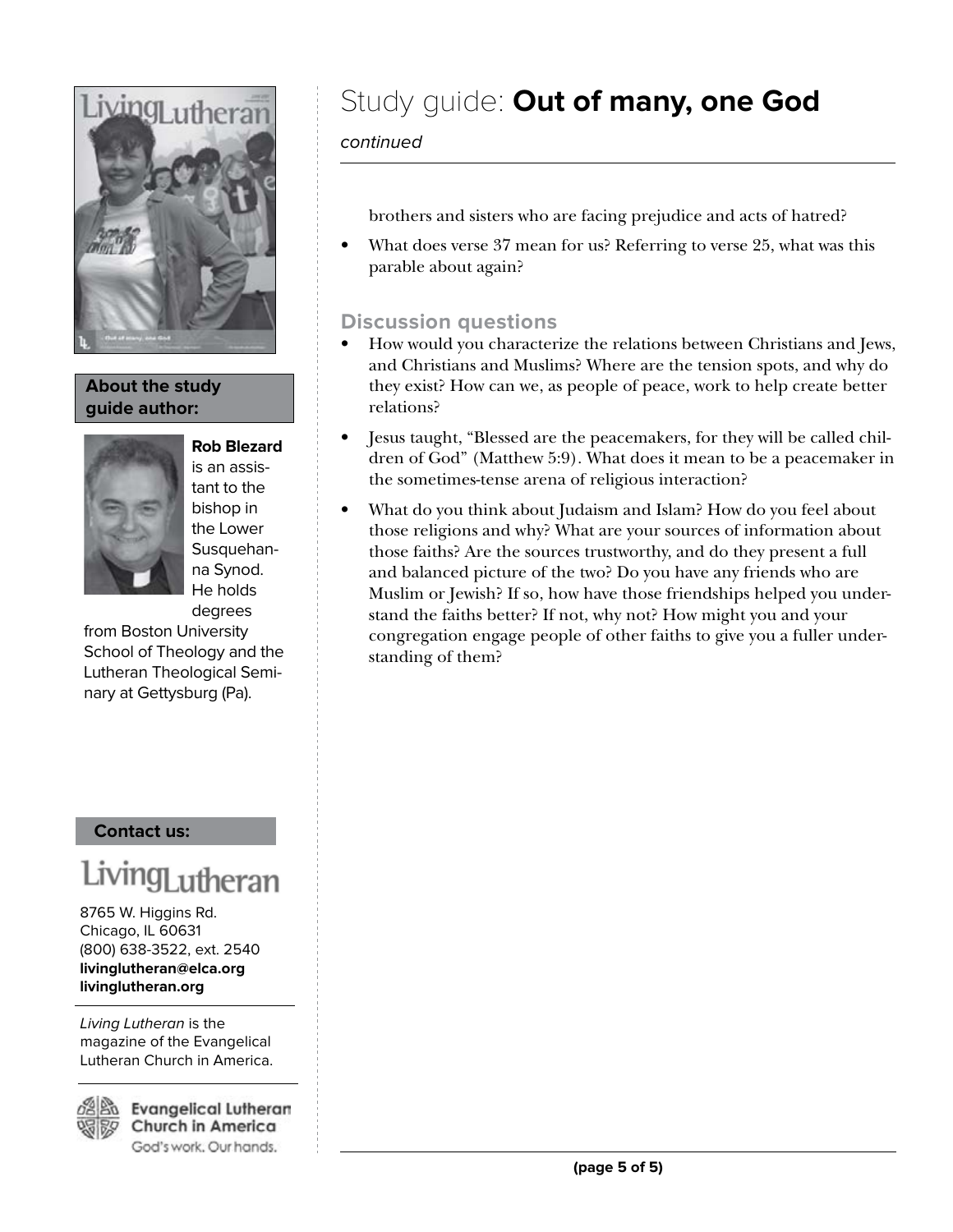# "E PLURIBUS UNUM DEUS":

By K.T. Sancken

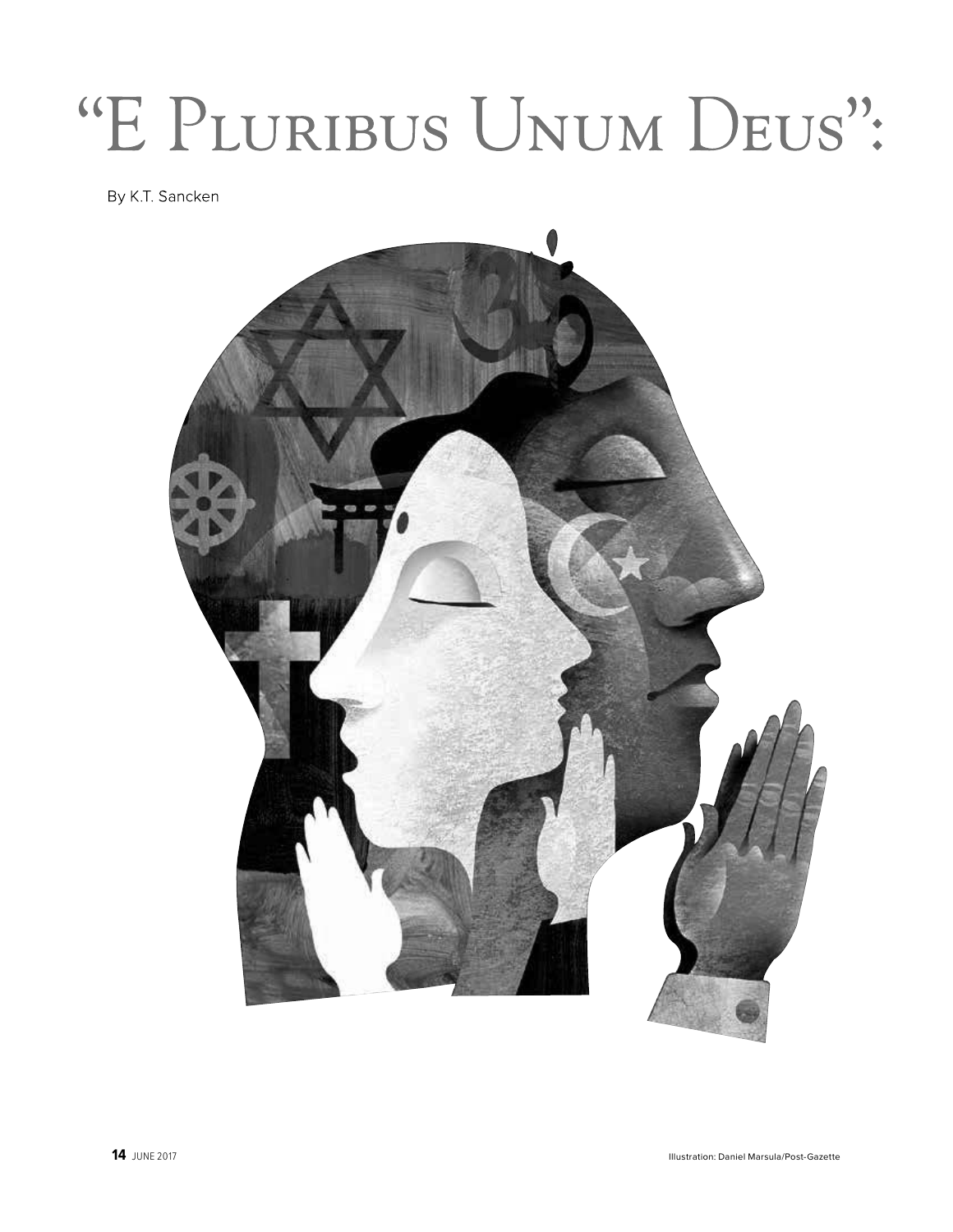## OUT OF MANY, ONE GOD

As Christians, we are called to love and serve the neighbor. The question posed in Luke 10:29— "Who is my neighbor?"—has been one the ELCA has explored since its founding in 1988. In an increasingly diverse America, neighbors aren't always Christian.

"The Scriptures don't specify what that neighbor's ethnic background is. I think that's intentional," said Kathryn Lohre, assistant to the ELCA presiding bishop and executive for ecumenical and interreligious relations.

For the ELCA, a diversity of religious belief systems coexisting in society isn't a threat— it's an invitation to conversation and understanding. "It's part of our baptismal vocation as Lutherans," Lohre said. "We're responding faithfully to [Martin] Luther's explanation of the Eighth Commandment by engaging in mutual understanding."

In explaining that commandment, Luther wrote: "We are to fear and love God, so that we do not tell lies about our neighbors, betray or slander them, or destroy their reputations. Instead we are to come to their defense, speak well of them, and interpret everything they do in the best possible light" (Small Catechism).

This has been the basis for the ELCA's interreligious work over the last three decades. Soon after its formation, the ELCA recognized non-Christians as neighbors by establishing the ELCA Consultative Panel on Lutheran-Jewish Relations. In 1994 the ELCA was the first Lutheran denomination to apologize to the Jewish people and repudiate Luther's anti-Semitic writings from 1543.

In 2008, in response to an open letter from Muslim leaders looking for common ground and understanding with Christians, the ELCA Consultative Panel on Lutheran-Muslim Relations was formed.

This year the church has reflected deeply on how to continue to serve Muslim and Jewish neighbors. In January, President Donald Trump attempted to restrict entry of refugees and visitors from predominantly Muslim countries into the U.S. A month later there were attacks on Jewish cemeteries in Missouri and Pennsylvania, and threats of violence against 13 Jewish community centers across the country.

In reaction to these occurrences, ELCA Presiding Bishop Elizabeth Eaton issued statements encouraging members and congregations to "[reach] out and [show] up with our Jewish neighbors" and to "offer safety to people fleeing religious persecution regardless of their faith tradition."

Eaton also appointed the ELCA Interreligious Task Force in 2016 to develop a draft interreligious policy statement that is slated to be presented to the 2019 ELCA Churchwide Assembly.

Task force member Jacqueline Bussie, director of the Forum on Faith and Life at Concordia College, Moorhead, Minn., said: "As a Lutheran Christian, I think of Christ as a reconciler, as in 2 Corinthians 5:18 that says, 'God reconciled us to Christ and has given us the ministry of reconciliation.' I'm called to reconciliation. In a world that is so divided and in conflict over religion, a ministry of reconciliation must include interfaith cooperation, service and dialogue."

"WHICH OF THESE THREE, DO YOU THINK, WAS A NEIGHBOR TO THE MAN WHO FELL INTO THE HANDS OF THE ROBBERS?" THE ANSWER IS, "THE ONE WHO SHOWED HIM MERCY."

LUKE 10:36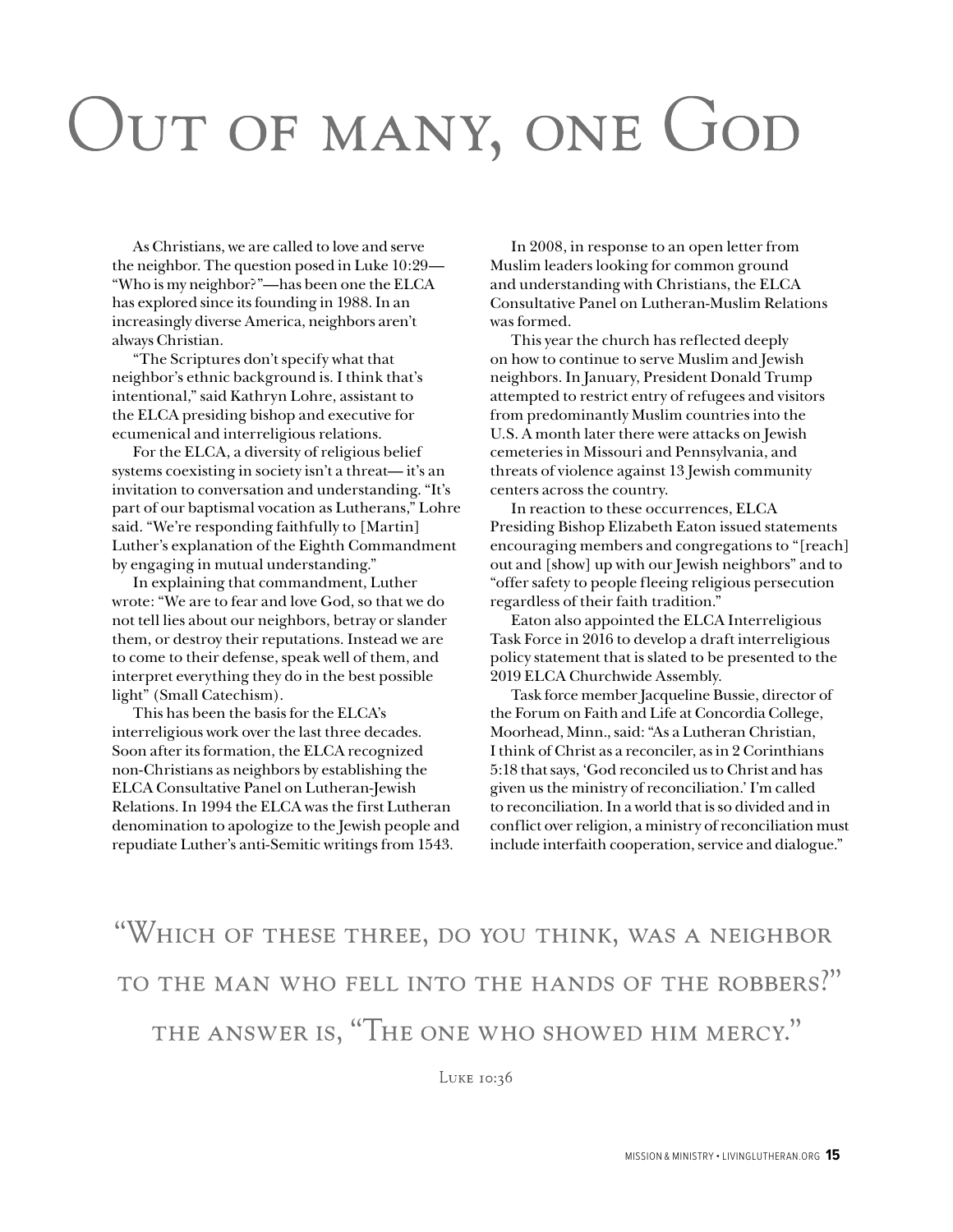Bussie has led Concordia students in interreligious service projects as part of Better Together, a division of the Interfaith Youth Core.

"Better Together starts not with a conversation, but with service," she said. "We don't have to agree on the doctrine of the Trinity to agree that we have to feed a homeless child. That's how people can organically get to know one another. If we serve our neighbors, we get to better conversations."

Jesus answers the question of "Who is my neighbor?" with the parable of the good Samaritan. When Jesus asks in Luke 10:36, "Which of these three, do you think, was a neighbor to the man who fell into the hands of the robbers?" the answer is, "The one who showed him mercy."



Fred Schenker and his family designed a 2016 presidential election yard sign to help send a positive message of hope and unity. The sign was met with neighbors' appreciation.

#### **Making room**

In 2004, Muslims joined to form an *ummah*, or worshiping community, in a north suburb of Pittsburgh. While the *ummah* saved money to build a community center, they approached several local churches to request the use of their space for Friday midday prayers and daily prayers during Ramadan. They were consistently turned down until they went to Trinity Evangelical Lutheran Church in Wexford, Pa.

Unbeknownst to the *ummah*, Fred Schenker, then pastor of Trinity, had participated in the Abrahamic Initiative of the Chautauqua Institute, where he learned about the commonalities of Christianity and Islam. "You read in the Quran that 'no one of you is a believer until he desires for his brother that which he desires for himself.' To me, that's pretty close to the golden rule," he said.

After a discussion with Trinity's council based on what he'd learned at Chautauqua, a majority agreed to let the *ummah* use their fellowship hall. In return, the Muslims invited Trinity to join them for *iftar*, the meal when Muslims end their Ramadan fast. They also helped on church cleanup days.

Though some within the congregation worried that they wouldn't be safe if they were accepting of the Muslim community, the opposite happened. They became protective of each other.

"It's a group that's different from us, but we became friends with them. It raised our consciousness," Schenker said. "St. Paul said in Philippians 2 that we should develop the mind of Christ, which says you should look at the other person as better than you are. In the Quran, Surah 49 says: 'God made you different nations and tribes that you may come to know one another.' "

Though the Muslim community now has their own community center, they continue the tradition of an interreligious *iftar*. In 2016 more than 200 people attended, professing a communal desire for peace.

"They basically want the same things that we do," Schenker said. "Love their God, love their families and contribute to our country."

#### **Peace across religions**

Scottie Lloyd had an unusual job. He was the first Army chaplain tasked with developing relationships with religious leaders in another country, and he was given a wide berth of 27 from which to choose. Lloyd chose Jordan because of its strong military chaplaincy program and its connection to Mecca and Medina, two holy sites for the Islamic faith.

"The religious messages going on within and around Jordan have been exceptionally negative and false," Lloyd said. "The religious leaders of that chaplaincy had never been interfaced by another religion—not even another branch of Islam."

After some cajoling, the Jordanian chaplains allowed a visit from five American counterparts, including one of only six Muslim chaplains in the U.S. Army and Lloyd, an ELCA pastor.

Through conversations and trips together around Jordan, the group began finding common ground while discussing how they could promote peace in dangerous situations.

Lloyd and his fellow chaplains were careful not to say or do anything to offend the muftis, or Islamic scholars. They also didn't share any passages from the New Testament in conversation. But when the tables were turned and  $18 \blacktriangleright$ 

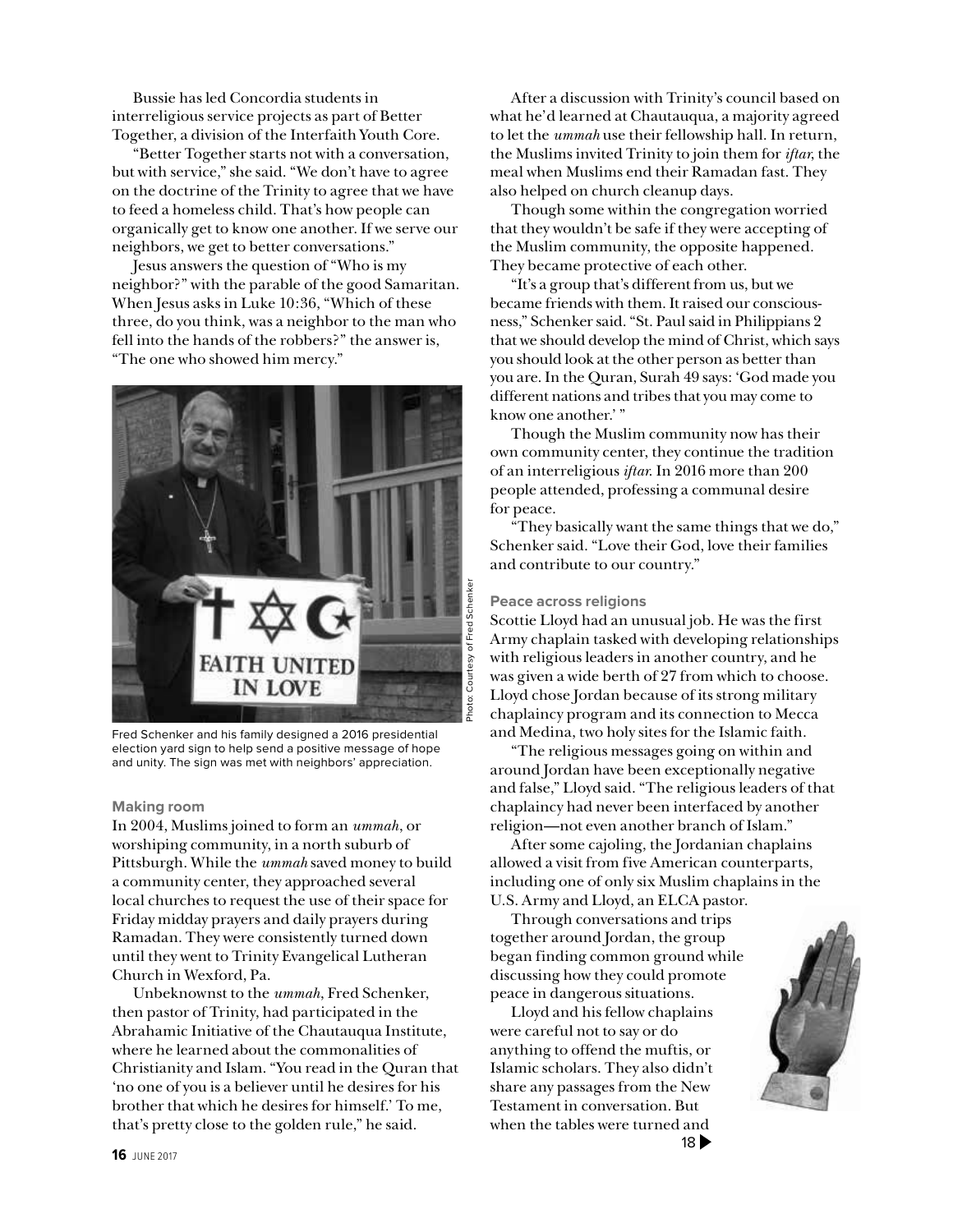

Abdula Hulwe (left), an Islamic Army chaplain; the deputy chief of chaplains for the Jordanian armed forces; a tour guide; and Scottie Lloyd toured the Roman ruins in Amman, Jordan, as part of their relationship-building and better understanding of each other's faiths and cultures.

#### **Drawing a diverse future**



Fifteen-year-old Sarah Harrison (left), a member of Good Shepherd Lutheran Church, Monroe, Conn., was chosen out of 4,200 entries for Google's "Doodle 4 Google" contest. Her art was featured on the Google homepage on March 31.

The prompt for the contest was "What I see for the future."

Sarah's doodle, named "A Peaceful Future," featured eight diverse teenagers lined up in an over-the-shoulder



Photo and illustration: Sarah Harrison/Google

embrace. On their shirts were symbols of Islam, Judaism, Christianity, LGBT pride, gender nonconformity and disability rights.

For Sarah, who was recently confirmed, interreligious conversations come naturally. She has close friends who are atheist and Muslim. "You can't base your judgments off whatever religion they worship," she said. "It's not fair to minimize people because of what they believe."

She credits her pastor, Doug Ryniewicz, for modeling inclusion in her church.

"I'm very proud that my pastor allows you to come up for communion no matter who you are. And if you don't feel comfortable taking it, he will bless you anyway," Sarah said. "It's nice to offer refuge without stipulations based on who you are."

As a child, Sarah struggled to explain who she was. She was shy and other kids used it as a reason to single her out. Though painful, the experience gave Sarah wisdom and empathy beyond her 15 years.

"I didn't like that people were making judgments before they got to know me," she said. "It's about time we cut each other a break and learn to accept each other for their differences. Diversity is a beautiful thing."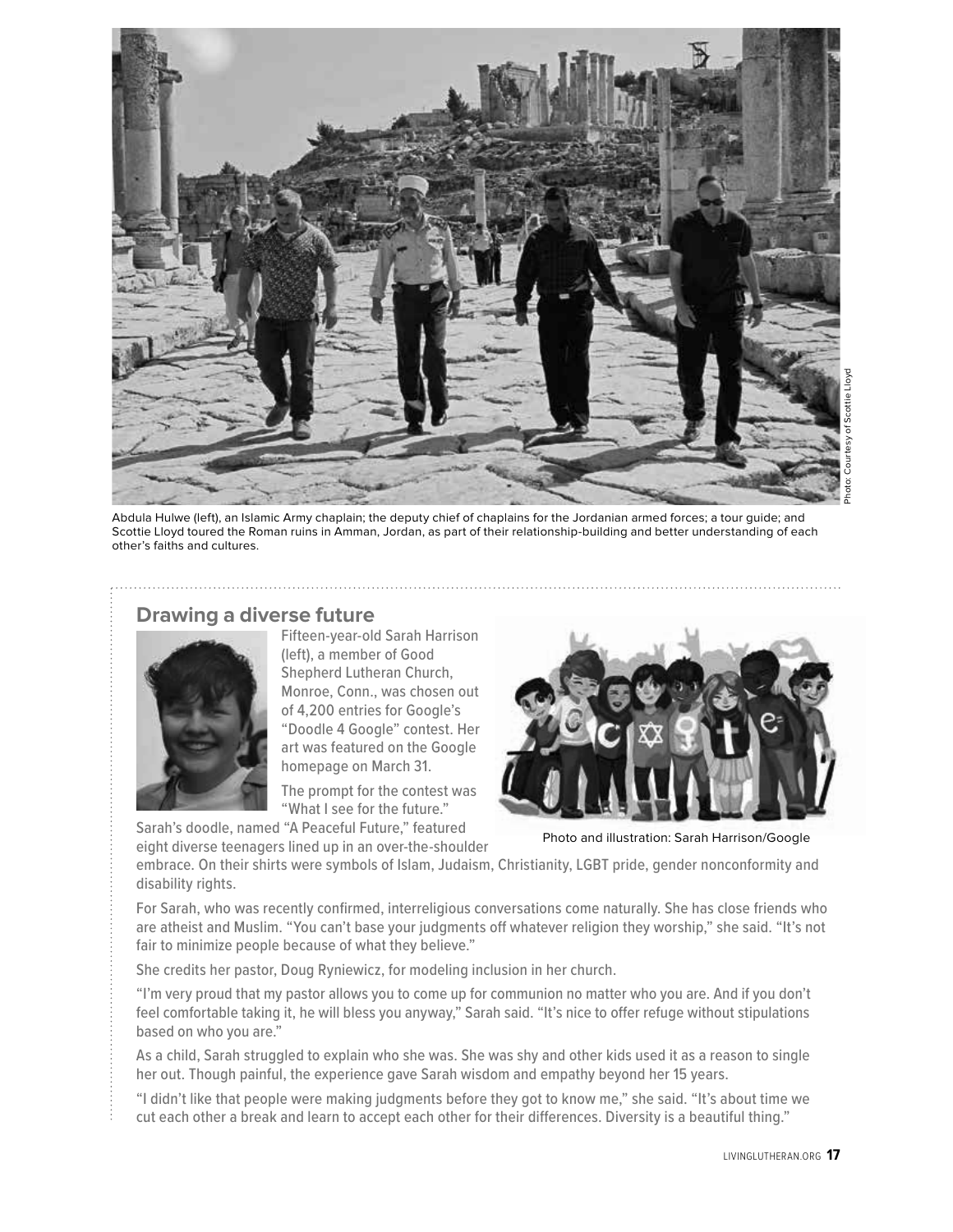

Members of Faith Lutheran Church, Chico, Calif., and Congregation Beth Israel participated in a joint seder meal. The congregations have held events and celebrated holidays together since 2009.

the Jordanians made two visits with the American chaplains in the U.S., the muftis noticed.

"We have not held back from our faith. We are who we are, and we are not ashamed of it. Why are you doing this? It's almost as if you're ashamed of it," Lloyd recalled a mufti saying. It was a moment of humility for Lloyd. He then read them the Beatitudes.

"Sometimes we become so uptight and fearful that we're going to show disrespect that we dilute who we are and what we believe," Lloyd said. "The Muslims taught us not to be ashamed of who we are and to say what we truly believe."

At the last meeting between the two groups of chaplains, a mufti shared how his mind and heart had been changed through the relationship. "There are voices saying that you are a godless people who only care for yourselves. These voices are wrong. … We will help still these violent voices with the truth," Lloyd remembered the mufti saying.

Lloyd now serves Lutheran Church of Our Savior in San Bernardino, Calif. When Islamic extremists opened fire on a Christmas party in the city in 2015, killing 14 people, he did what the mufti promised him on behalf of Muslims. "Whether from the pulpit or from other opportunities, I've tried to speak out publicly to inform [others about] the true aspects of Islam," Lloyd said.

#### **Mutual hospitality**

In 2009 swastikas were spray-painted and shrubbery was set on fire at a synagogue in Sacramento, Calif. It was prosecuted as a hate crime and it shook up the Jewish community in northern California.

The following year the rabbi at Congregation Beth Israel in Chico, Calif., asked members of nearby Faith Lutheran Church if they would stand as *shomrim* (guardians) while they observed Yom Kippur, the Jewish day of atonement. What began was a friendship between the two congregations that has lasted even after the original rabbi and pastor moved elsewhere.

Ben Colahan, pastor of Faith, and Sara Abrams, rabbi of Beth Israel, have been at their posts for less than a year, but they've already had joint events. They will celebrate Pentecost and Shavuot together as a creative way to discuss immigration. The traditional activity during Shavuot is to read the book of Ruth, which is the story of an immigrant woman who cares for her mother-in-law after they become widows.

"Since Pentecost celebrates the different languages of the world, it's also a time for the church to think about how they serve people beyond their ethnic and linguistic borders," Colahan said.

For Abrams, the spiritual connection between the two holidays is significant. "Shavuot is the holiday where Israel marries God," she said. "When we hear about the Holy Spirit descending upon the disciples, it's a revelation. Whether it's the Israelites or whether it's the disciples, we're not separated from God. The spirit of the Lord can come down and descend upon us."

Colahan has learned a lot from Abrams. "It is a blessing to sit at the